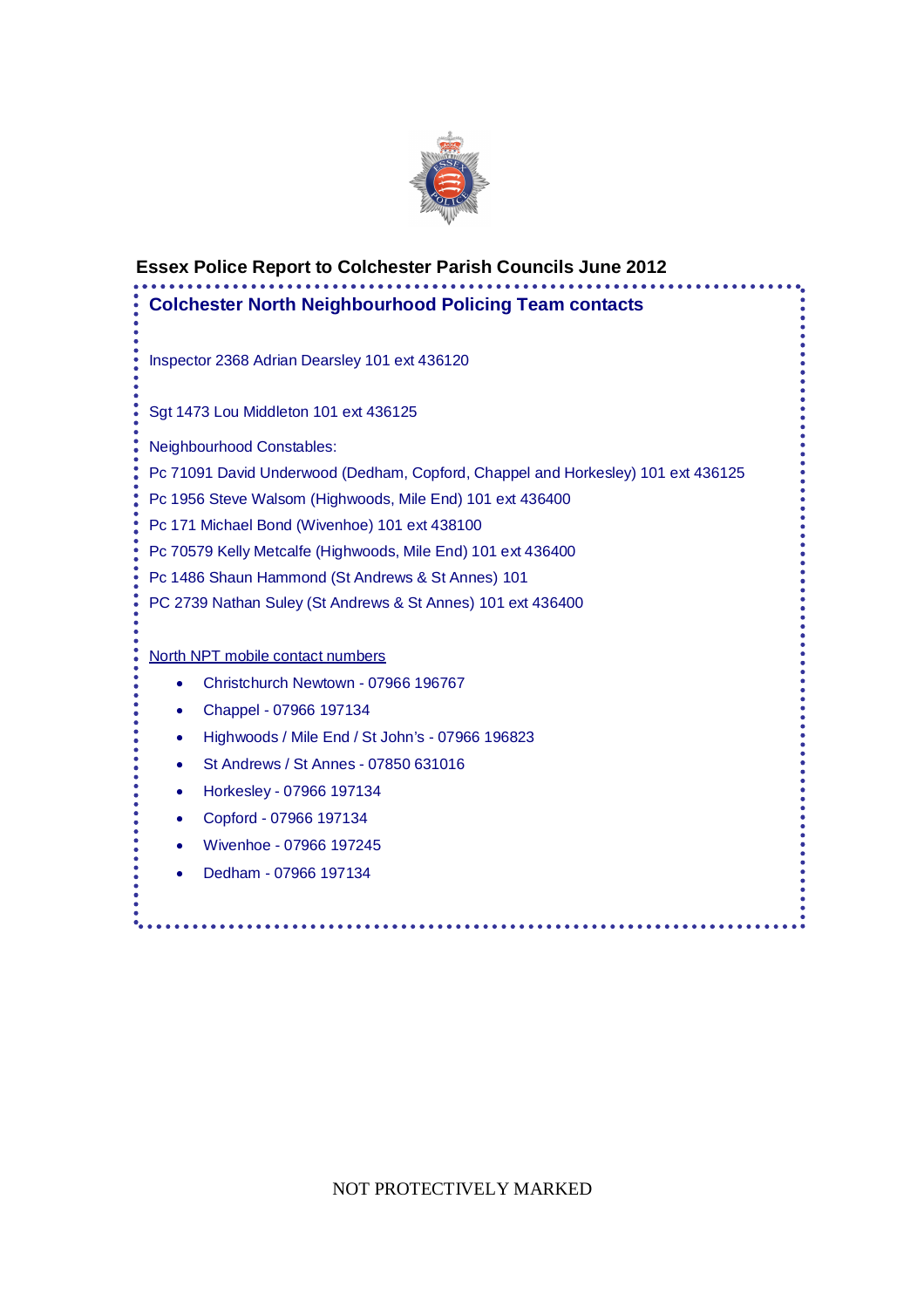

### **Essex Police Report to Colchester Parish Councils June 2012**

Drivers who own vehicles with high-clearance are being advised to think carefully about security following another recent spate of catalytic converter thefts.

Police are taking a number of actions, including running overt and covert patrols and working with local scrap yards, garages and local industrial watches. However it is advised that where possible you take steps to help reduce the risk.

Business managers are advised to think about putting in place fencing around vehicles to act as a deterrent and for those who have fleets of vehicles, to use vehicles with low-clearance to block those with high-clearance; thereby obstructing underneath access.

Please see the links below about security marking.

http://www.retainagroup.com/vehicle-owners.html

http://www.theaa.com/motoring\_advice/security/catalytic-converter-theft.html

http://www.retainagroup.com/NEWS\_PDF/056.pdf

Essex Police offer advice to the community on matters related to security. If you require advice please contact Colin Stiff (Crime Reduction Officer - Colchester Police District), on 01206 717624 or email Colin.Stiff@essex.pnn.police.uk.

NOT PROTECTIVELY MARKED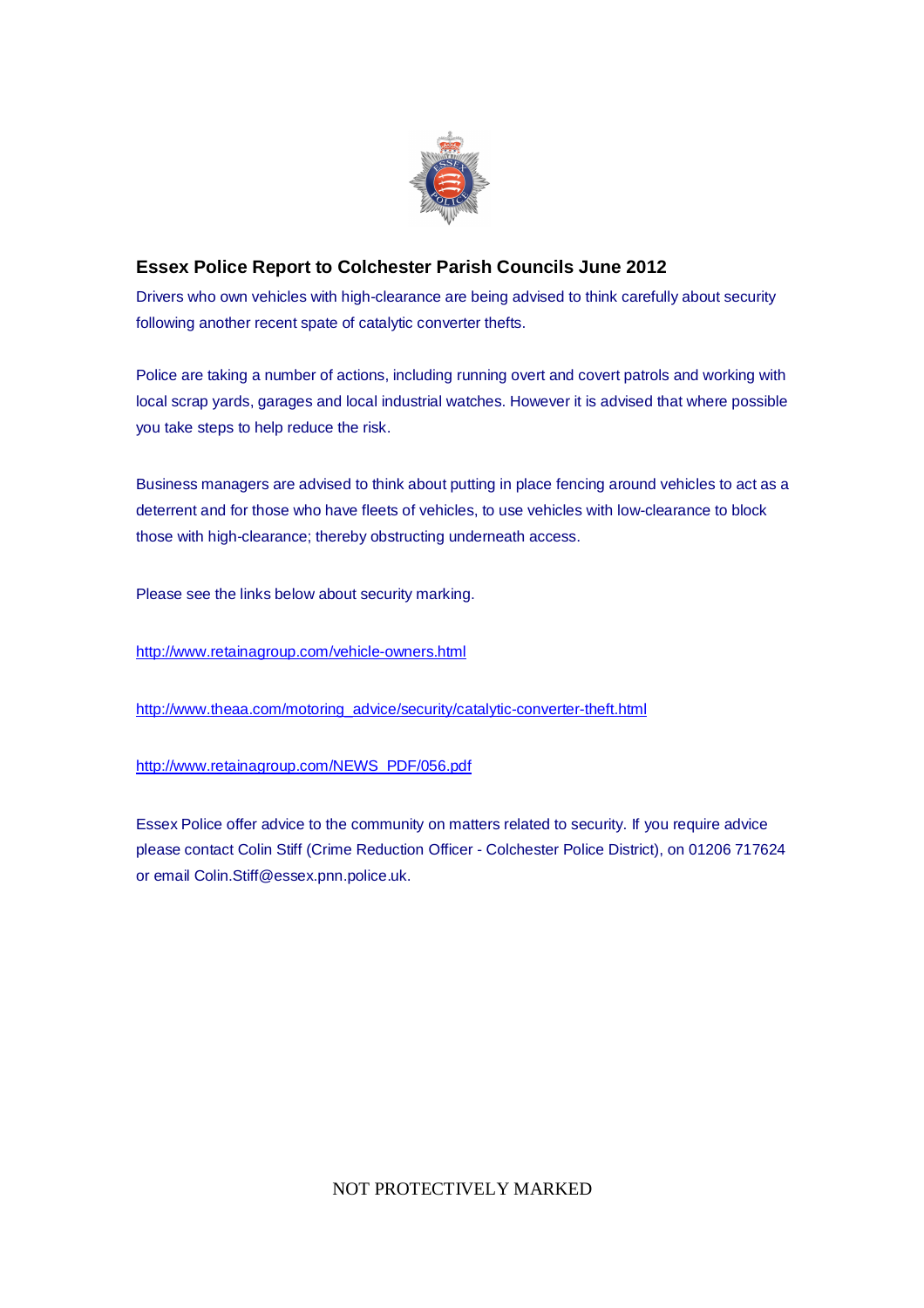

# **Essex Police Report to Colchester Parish Councils June 2012**

#### **Horkesley**

Horkesley is part of the Colchester district and covers areas including Fordham & Stour and West Bergholt & Eight Ash Green.

Police are bringing attention to owners of land capable of supporting Caravans that unwanted Caravan owners have been arriving at local premises and whilst there acting in an anti-social manner, leaving litter, mess and sometimes worse for the owner to clear up. Land owners please secure your gates, consider height restriction barriers and be vigilant.

If you are experiencing nuisance issues the Council has a designated hotline of 01206 282581. For minor (non crime) Community issues only please ring 07966-197134.Calls will be responded to on this mobile as and when officers are on duty.

...........

#### **Neighbourhood Action Panel**

- 11th July 2012 18:00 20:00
- Little Horkesley Village Hall.

NOT PROTECTIVELY MARKED